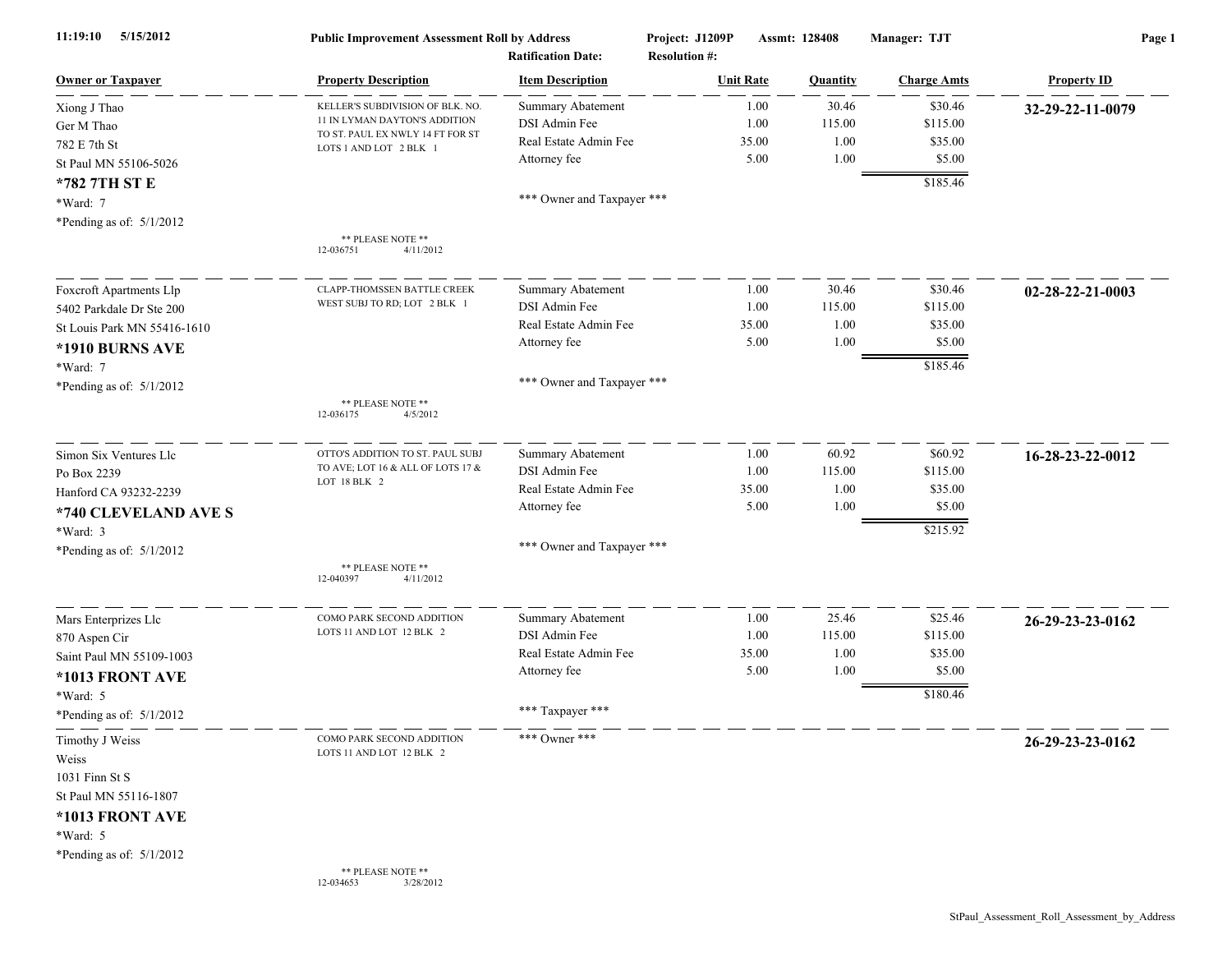| 11:19:10<br>5/15/2012                    | <b>Public Improvement Assessment Roll by Address</b><br><b>Ratification Date:</b> |                            | Project: J1209P<br>Assmt: 128408<br><b>Resolution #:</b> |          | Manager: TJT       | Page 2             |  |
|------------------------------------------|-----------------------------------------------------------------------------------|----------------------------|----------------------------------------------------------|----------|--------------------|--------------------|--|
| <b>Owner or Taxpayer</b>                 | <b>Property Description</b>                                                       | <b>Item Description</b>    | <b>Unit Rate</b>                                         | Quantity | <b>Charge Amts</b> | <b>Property ID</b> |  |
| Federal Home Loan Mortgage Corp          | <b>BOULEVARD ADDITION LOT 16 BLK</b>                                              | <b>Summary Abatement</b>   | 1.00                                                     | 30.46    | \$30.46            | 03-28-23-22-0054   |  |
| 5000 Plano Pky                           |                                                                                   | DSI Admin Fee              | 1.00                                                     | 115.00   | \$115.00           |                    |  |
| Carrollton TX 75265-0043                 |                                                                                   | Real Estate Admin Fee      | 35.00                                                    | 1.00     | \$35.00            |                    |  |
| *1519 HAGUE AVE                          |                                                                                   | Attorney fee               | 5.00                                                     | 1.00     | \$5.00             |                    |  |
| *Ward: 1                                 |                                                                                   |                            |                                                          |          | \$185.46           |                    |  |
| *Pending as of: $5/1/2012$               |                                                                                   |                            |                                                          |          |                    |                    |  |
|                                          | ** PLEASE NOTE **<br>12-036738<br>4/11/2012                                       |                            |                                                          |          |                    | ***ESCROW***       |  |
| Christopher Hinnenkamp                   | SCHURMEIER AND EVANS ADDITION                                                     | Summary Abatement          | 1.00                                                     | 240.92   | \$240.92           | 32-29-22-11-0019   |  |
| 745 Margaret St                          | TO ST. PAUL ELY 16 INCHES OF LOT                                                  | DSI Admin Fee              | 1.00                                                     | 115.00   | \$115.00           |                    |  |
| Saint Paul MN 55106-4427                 | 25 AND ALL OF LOT 26 BLK 2                                                        | Real Estate Admin Fee      | 35.00                                                    | 1.00     | \$35.00            |                    |  |
| *745 MARGARET ST                         |                                                                                   | Attorney fee               | 5.00                                                     | 1.00     | \$5.00             |                    |  |
| *Ward: 7                                 |                                                                                   |                            |                                                          |          | \$395.92           |                    |  |
| *Pending as of: $5/1/2012$               |                                                                                   | *** Owner and Taxpayer *** |                                                          |          |                    |                    |  |
|                                          | ** PLEASE NOTE **<br>3/25/2012<br>12-033471                                       |                            |                                                          |          |                    |                    |  |
| Charles Leonard Jackson Trustee          | LEXINGTON PARK PLAT 7 LOT 7                                                       | Summary Abatement          | 1.00                                                     | 50.46    | \$50.46            | 10-28-23-14-0140   |  |
| 226 Grotto St N                          | BLK 3                                                                             | DSI Admin Fee              | 1.00                                                     | 115.00   | \$115.00           |                    |  |
| Saint Paul MN 55104-6642                 |                                                                                   | Real Estate Admin Fee      | 35.00                                                    | 1.00     | \$35.00            |                    |  |
| *1211 RANDOLPH AVE                       |                                                                                   | Attorney fee               | 5.00                                                     | 1.00     | \$5.00             |                    |  |
| *Ward: 3                                 |                                                                                   |                            |                                                          |          | \$205.46           |                    |  |
| *Pending as of: $5/1/2012$               |                                                                                   | *** Owner ***              |                                                          |          |                    |                    |  |
| Matthew Niilo Jackson<br>226 Grotto St N | LEXINGTON PARK PLAT 7 LOT 7<br>BLK 3                                              | *** Taxpayer ***           |                                                          |          |                    | 10-28-23-14-0140   |  |
| St Paul MN 55104-6642                    |                                                                                   |                            |                                                          |          |                    |                    |  |
| *1211 RANDOLPH AVE                       |                                                                                   |                            |                                                          |          |                    |                    |  |
| *Ward: 3                                 |                                                                                   |                            |                                                          |          |                    |                    |  |
| *Pending as of: $5/1/2012$               |                                                                                   |                            |                                                          |          |                    |                    |  |
|                                          | ** PLEASE NOTE **<br>12-033728<br>4/4/2012                                        |                            |                                                          |          |                    |                    |  |
| Frederick L Golusky                      | LINDEMANN PLACE LOTS 11 AND                                                       | Summary Abatement          | 1.00                                                     | 45.46    | \$45.46            | 34-29-23-22-0180   |  |
| 670 Snelling Ave N                       | LOT $12$ BLK $\,$ 2                                                               | DSI Admin Fee              | 1.00                                                     | 115.00   | \$115.00           |                    |  |
| Saint Paul MN 55104-1840                 |                                                                                   | Real Estate Admin Fee      | 35.00                                                    | 1.00     | \$35.00            |                    |  |
| *662 SNELLING AVE N                      |                                                                                   | Attorney fee               | 5.00                                                     | 1.00     | \$5.00             |                    |  |
| *Ward: 4                                 |                                                                                   |                            |                                                          |          | \$200.46           |                    |  |
| *Pending as of: $5/1/2012$               |                                                                                   | *** Owner and Taxpayer *** |                                                          |          |                    |                    |  |
|                                          | ** PLEASE NOTE **<br>4/12/2012<br>12-036724                                       |                            |                                                          |          |                    |                    |  |